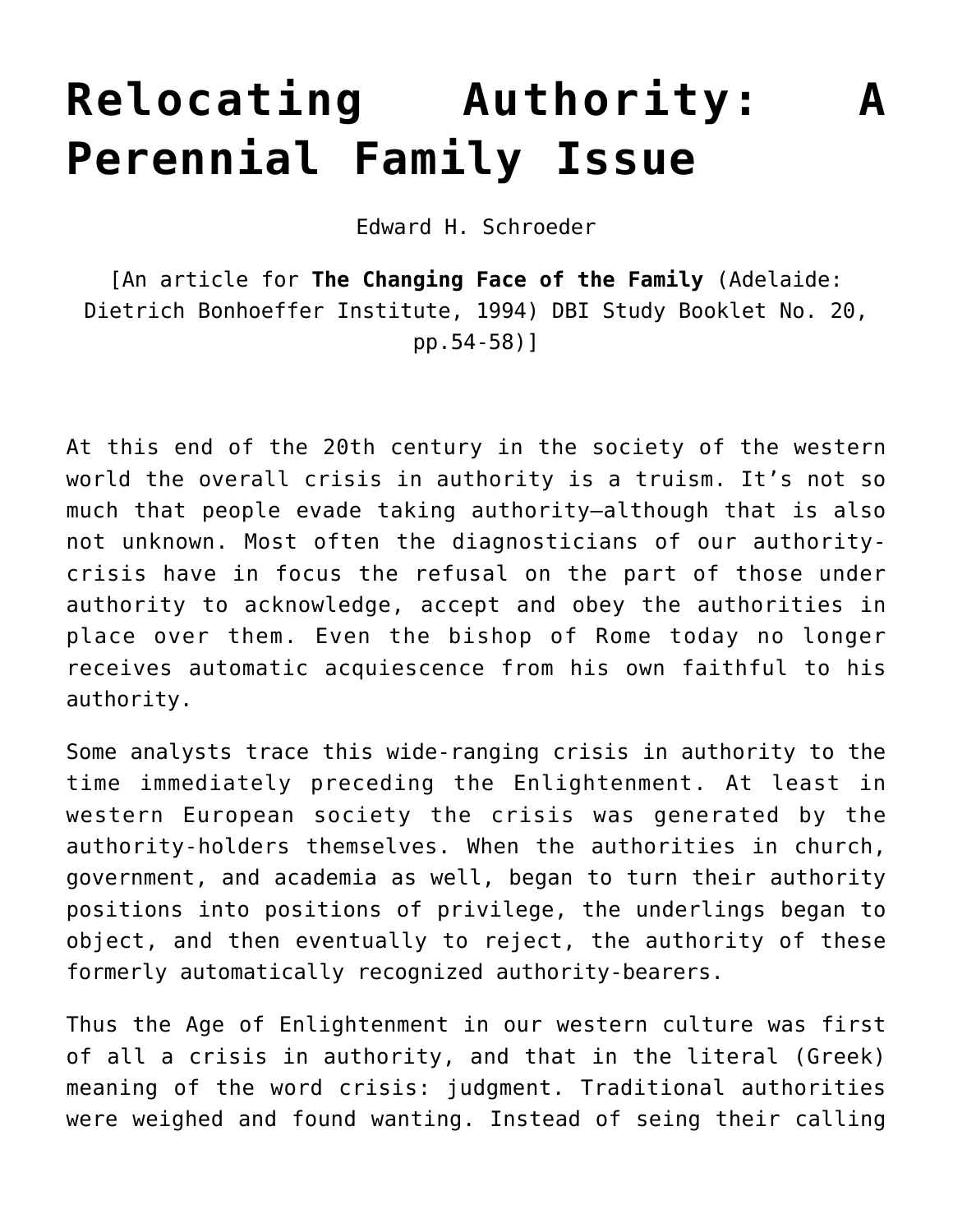as one of service, the traditional [Christian] view for positions of authority–servants finally of God for the welfare of those whom God put under their jurisdiction–they regarded their position as one of privilege for those in power. When the underlings no longer trust the overlings, authority can only be maintained by the whip. But that can scarcely be called civil society–and even so it lasts only till the time that the underlings procure their own whip to strike back.

Normally we think of authority as enforceable, if necessary by coercion: the police officer with a weapon, the fiscal officer with the purse-strings, parents with their superior size and strength, or nowadays, the keys to the family vehicle. But authority so enforced is hardly authority acknowledged in its own right and for its own sake. It can be enforced, but the toll in human conflict increases. The crisis worldwide is that in so few contexts, it seems, is authority acknowledged in its own right, for its own sake, and then obeyed.

Growing segments of today's families are seen to be afflicted with the same crisis in authority. Perhaps growing children have always reached a moment in their growing-up when they responded "why?" to a parental order–to see if there were additional grounds for consent other than the parent's "I said so." In older times (we think) obedience would come even if there were no other grounds to commend it–solely because the one ordering was parent to the child. Nowadays we hear that in many families (both two- and one-parent families) just being the parent is insufficient grounds for an obedient response. Most often the "why?" is seeking additional grounds, additional reasons, to show that the proposed action is in the best interest of the child–which means that it must commend itself within the rubrics of rationality of the child. "Just do it, because I told you" is less and less sufficient to settle the case.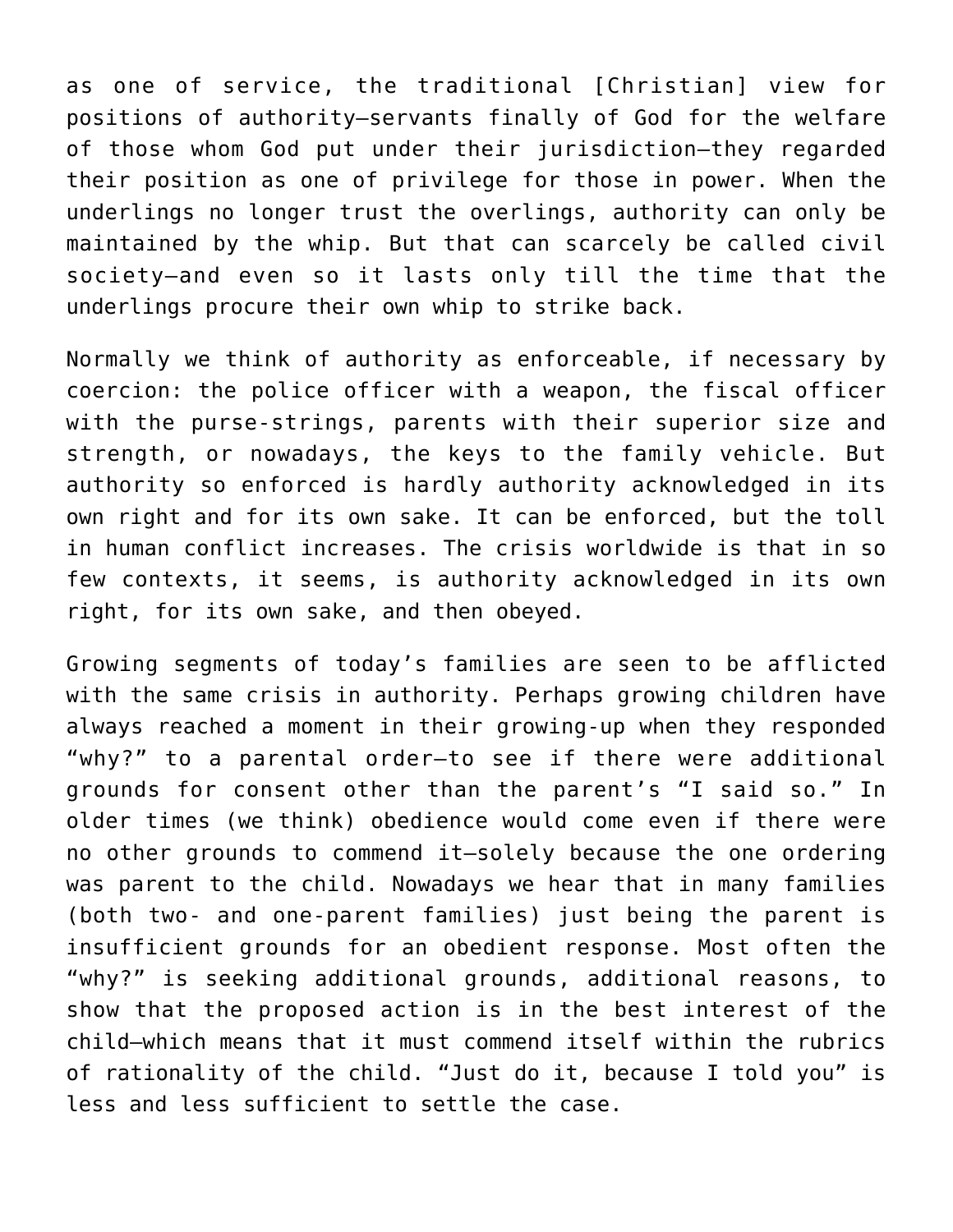Society as we envision it, even in the most democratic of models, is inconceivable without authority. In any social network, someone has to be in charge (=responsible) for this and that tissue of the body politic. People under authority in such tissues of the body politic must acknowledge and give their consent to those exercising authority on them. But just saying so doesn't make it happen. Just as children need to learn how to speak, and then read and count, so also living with authority must be learnt. That includes learning both how to live under someone else's authority and how to exercise authority when it is in your own hands. If such bilateral living with authority–how to exercise it when you have it and how to live under it–is not learnt in the family along with all the other elements in the network of socialization and maturation, where can it be learnt?

Authority inevitably entails some form of super- and subordination. If the over-under posture is the primary (or only) fact of the relationship between any two persons, it is but a short step away from the master-slave relationship, from oppression and servitude. One reason why authority is best learnt in the family is the manifold additional contexts that optimally go along with parent-child relationships. Long before conscious authority situations arise in children's family-life, they will have experienced nurture, care, smiles, protection, discipline, forgiveness, appreciation, emergency aid, and love from these persons called parents. The trustworthiness of these particular parents arises from these routinely repeated interactions of affirmation.

If authority figures are to be acknowledged as such, they must be seen as trustworthy. Trustworthiness is established by experience, the experience that some person indeed has my welfare at heart. Once that has been learnt in the long haul of growing up in a family, the child can value other authority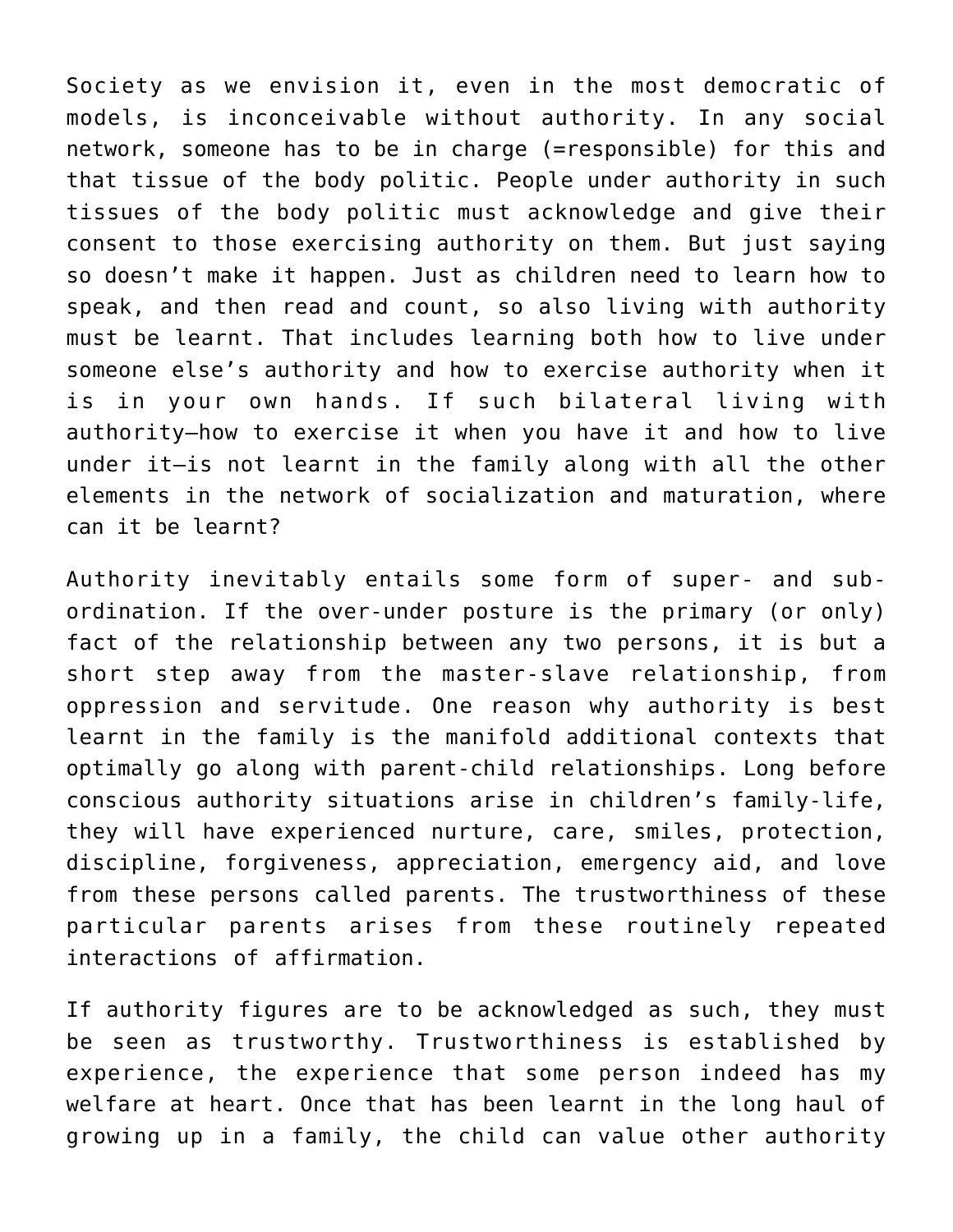figures on commendation from the trusted parents and/or on the basis of a much shorter telescoped table of experience. So other family members, school teachers, public officials, etc. can be acknowledged as authorities from this primal foundation of positive parental experience.

The key to such a scenario, of course, is in the behavior of the parents, the functional authority figures. In both secular society and in the Biblical view, the mere fact of parenting a child grounds parental authority for this child. Biblical theology adds the God-factor, ascribing this authorization to God's specific assignment of this child to these parents. Thereby the parents assume a stewardship role for their children. The infants– like all humans–are God's image. They belong to God, not to their parents. Parenting is a "calling." God calls the parents to carry out God's kind of parenting for these children. And children are similarly "called" by God to be God's kind of children to these designated caretakers. For the children there is a specific commandment in the Ten Commandments ("Honor your father and your mother"), and the New Testament writings augment that with comparable admonitions to parents.

So the issue of authority for all of society has a primary taproot in how authority is practiced and thus learnt from parents–none of whom is perfect–in the family. But what model might even such non-perfect parents use for their own practice thereof? A Biblical proposal for exercising authority comes from the words of Jesus. The rendering from Matthew's Gospel (20:24-28) reads as follows:

*(24) When the ten [disciples] heard it [sc. James and John's request for left and right hand positions next to Jesus as he entered Jerusalem], they were angry with the two brothers. (25) But Jesus called them to him and said, "You know that the rulers of the Gentiles lord it over them, and their great ones*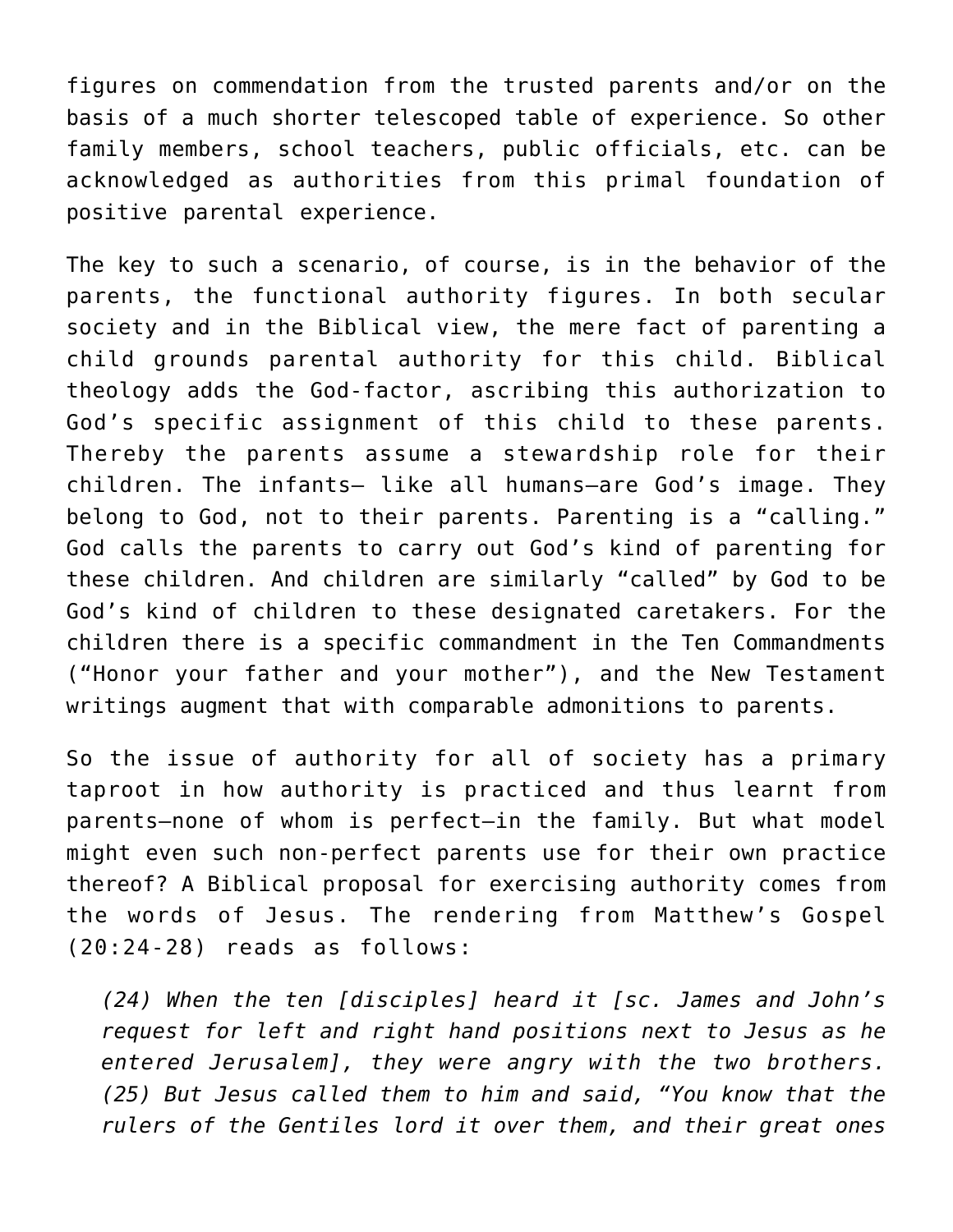*are tyrants over them. (26) It will not be so among you: but whoever wishes to be great among you must be your servant, (27) and whoever wishes to be first among you must be your slave; (28) just as the Son of Man came not to be served but to serve, and to give his life a ransom for many."*

Here Jesus begins by contrasting the practice of authority in the Gentile world and that appropriate to his own practice, which he here commends to his disciples. It is the difference between "authority over" and "authority under." The key is the relational location of the authority figure with reference to those for whom he is authority. It is the question of who serves whom.

In the Gentile world, the world of secular daily life as we too know it, authorities are at the top of the organizational chart and the underlings are below. In elaborate systems of such authority, we have the standard organization chart with many boxes at the bottom and a shrinking number of them as we move to the top with finally only one at the very top. Put into threedimensional terms it is the organizational pyramid. The many on the bottom serve the ones above them. The middle ranks have authority over the lower ones, and are themselves under the authority of the higher-ups. Finally way at the top is some "box" with no authority over it, and all the other boxes are beneath its authority.

Jesus speaks a stern "It will not be so among you," and then describes his own "authority under" organizational pattern. The greater the authority figure, the more persons there are "under" whom he or she is rendering service. And the ones who would be in a single "box" would be subordinate to everybody, "slave of all."

Early on in Matthew's Gospel, already in chapter 2, the theme is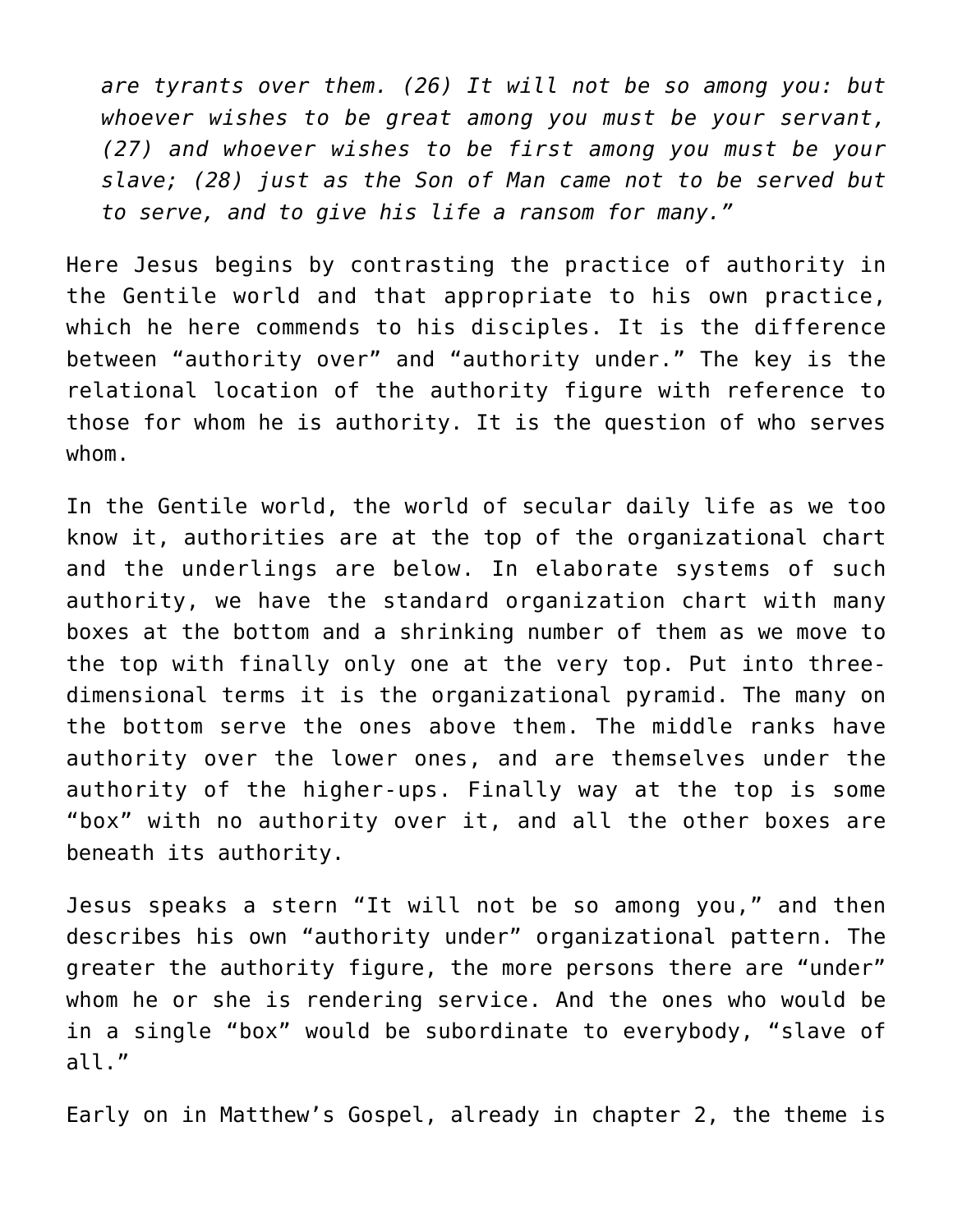introduced in the overture-episode of Herod and the infant Jesus. Both are named with the title "King of the Jews." We know we are headed for conflict. The Magi are the catalysts for forcing Herod's hand and teasing him into exercising his authority in a thoroughly "Gentile" way, lording it over his subjects as a tyrant. The prospect of a competitor King of the Jews exposes the fear that accompanies Herod's exercise of his authority. To eliminate any pretender who challenges his authority Herod massacres the children of Bethlehem, the very ones the King of the Jews is called to serve and protect. Here is a clear case of "Gentile" authority carried out–ironically–by the official King of the Jews, a clear case of what "will not be so among you" disciples of Jesus. The infant "King of the Jews" who escapes Herod's pogrom here at the beginning of Matthew's Gospel enacts his upside-down "authority under" till the end of the story.

In Matthew 20 all the disciples, not just the two, James and John, who were brash enough to ask, are dreaming of "Gentile" authority for themselves. They have no doubts that Jesus is on his way to Jerusalem to set up exactly that sort of regime. Doubtless his words "not so among you" come as a shock. Even more crushing are his words about his own authority "not to be served, but to serve," and then "to give his life" in the full execution of his authority.

Can such an authority paradigm be predicated to parents? Aren't parents by definition "over" not "under" their children, with priorities in age, intelligence, strength, etc.? Don't they even have godly authorization to be parental authorities? Of course. Yet that says nothing as to how these superior qualities and the divine authorization are to be used in parenting.

If parents really related to their children as the children's servants, wouldn't the kids run all over the parents? Not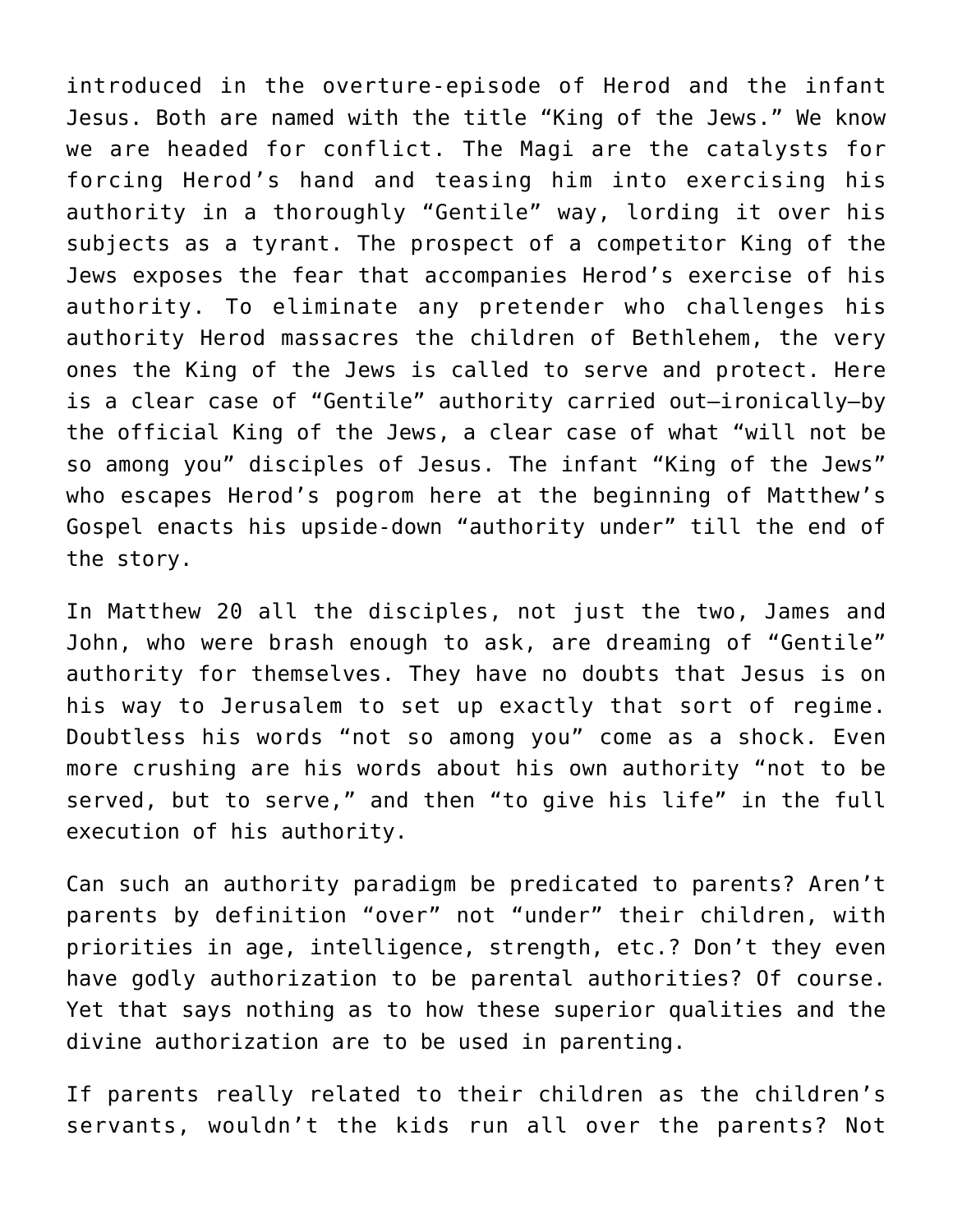necessarily. At least not if the parents indeed have some intelligence. To use our parental resources for the "best possible good" of the children would in no way commend "letting them run all over us." In no way is serving one's children merely consenting to whatever the kids want, or letting them have their way in everything. God's appointed authorities are on assignment to care for those placed in their jurisdiction. Thus parents' calling is to use their position and resources for the children's own welfare, and of course that means discipline, sanctions, saying "no" when the opposite response would do harm.

Jesus' authority-under style does not imply that there will never be conflict. Were that the case, then his words about "giving his life" would be out of place. Since both parents and children in any family, even "Christian" families, are not exempt from being sinners, conflicts–about authority too–will occur. And that being the case, there are additional family resources available in times of authority conflict when one or more of the family members is a Christian.

In the language of Matthew 20, such family members are beneficiaries of Jesus' own authority exercised on them. Thus they are on the receiving-end of his serving them, of his giving his life for them. Disciples who persist in that posture of receptivity and entrust their lives to this upside-down authority of God's own son, get a similar vision of whatever authority they exercise in their own daily lives. Precisely when they are tempted (or goaded) into using their authority in Herodian fashion, they have an experienced alternative to hold against it. That alternative from Jesus heightens the significance of our Herodian aberrations. Such misuses of our own authority, given the One who originally parcels it out is more than just a personal ethical failure. It signals that our malfeasance is not just with the kids we've poorly served, but with the Senior Manager whose middle managers we are.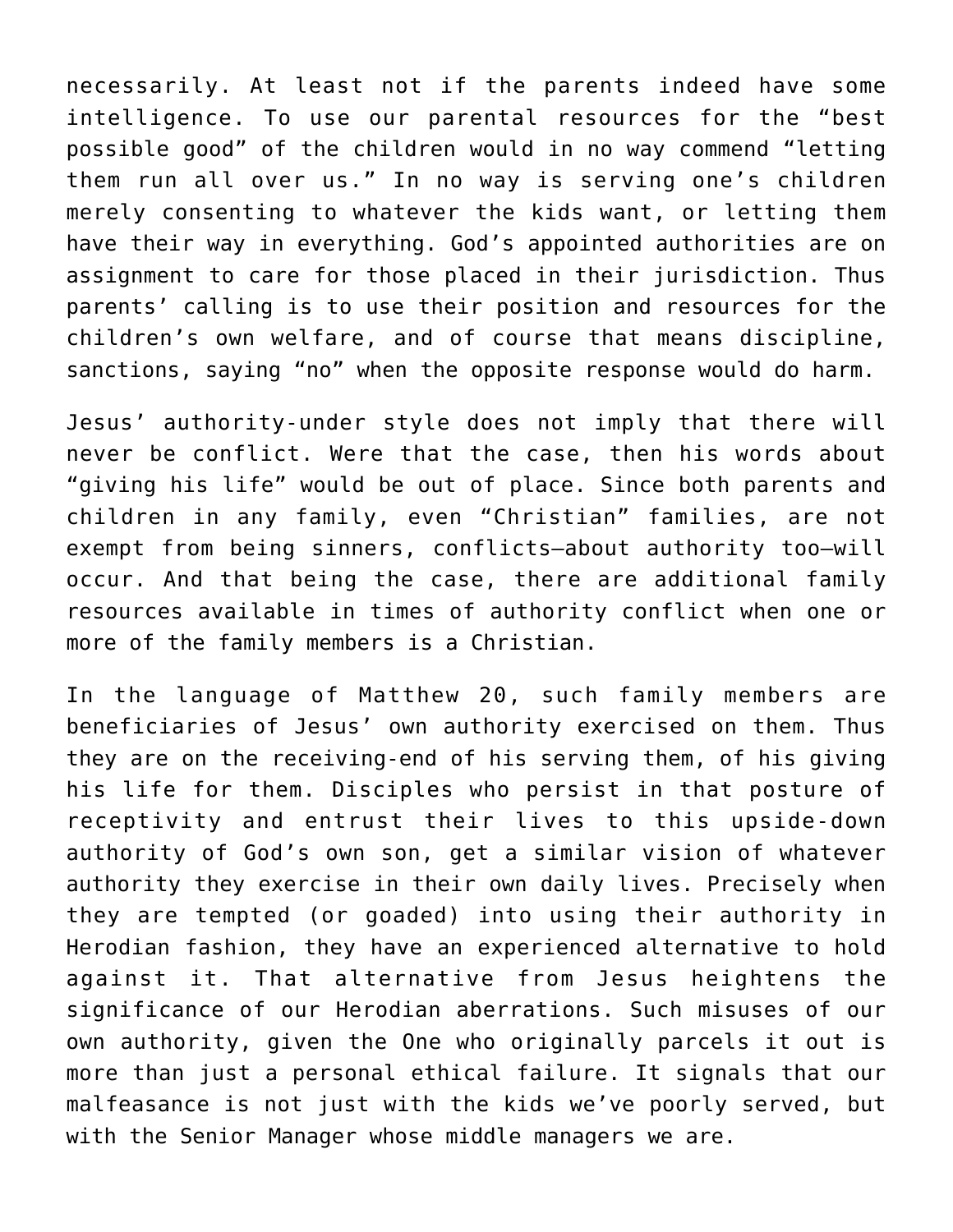It is here–again and again–that Jesus "giving his life a ransom for us" realigns our personal managerial account with the Head Office. That's how he serves us before we come up with any service to him. In that continuing servicing from him [in Word and sacrament] he encourages us over and over again to carry out our parental calling as he did his with us. "As the Father sent me, so send I you."

Such a practice of parental authority in the servant module is not uniquely reserved to Christians. Fathers and mothers of good will throughout the world can and do find resources to do their parenting in this upside-down way. Yet Christians have an additional resource in their own Christ-connection to model and support such authority- under parenting.

Knowing themselves to be recipients of God's own forgiveness via Christ's upside-down authority, they have access to the same option in their parenting. When the parent-child transactions do not run smoothly, both Christian parents and Christian children have the authorization and the resources to forgive one another–and to do so even "in the name of the Father, Son and Holy Spirit."

Such events may be unusual even in Christian families, but the Christian Gospel commends it for those under Christ's authority. When parents forgive the sins of their children, and children do the same for their parents, their "old" relationship with each other is being transformed into a new one. Instead of parent and child, they become in that very transaction of Christian forgiveness siblings to one another. Parent and child are replaced by "brothers and sisters in Christ." And all of that by virtue of the "Big Brother" who has been their servant by giving his life a ransom for them.

Can such upside-down authority be implemented in our Herodian